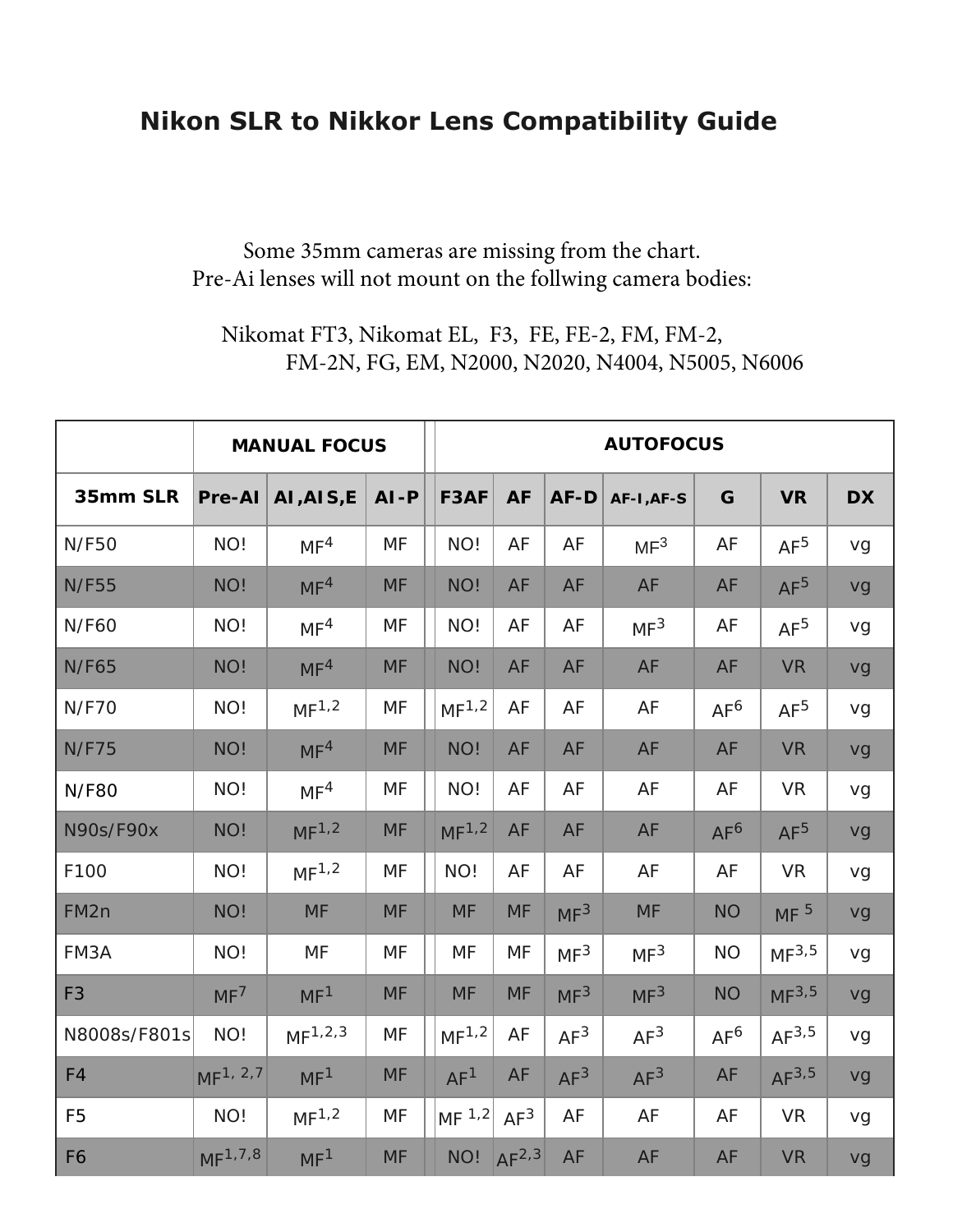|                  | <b>MANUAL FOCUS</b> | <b>AUTOFOCUS</b>  |                 |           |                   |           |            |                  |           |                   |
|------------------|---------------------|-------------------|-----------------|-----------|-------------------|-----------|------------|------------------|-----------|-------------------|
| <b>D-SLR</b>     | Pre-Al              | AI, AIS, E        | $AI-P$          | F3AF      | <b>AF</b>         | AF-D      | AF-I, AF-S | G                | <b>VR</b> | <b>DX</b>         |
| D <sub>1</sub>   | NO!                 | MF <sup>1,2</sup> | MF              | <b>NO</b> | AF <sup>3</sup>   | AF        | AF         | AF               | <b>VR</b> | <b>DX</b>         |
| D1H/D1X          | NO!                 | MF <sup>1,2</sup> | MF <sup>2</sup> | <b>NO</b> | AF <sup>3</sup>   | AF        | AF         | AF               | <b>VR</b> | <b>DX</b>         |
| D <sub>2</sub> H | NO!                 | MF <sup>1</sup>   | MF <sup>2</sup> | <b>NO</b> | AF <sup>2,3</sup> | AF        | AF         | AF               | <b>VR</b> | <b>DX</b>         |
| D <sub>2</sub> X | NO!                 | MF <sup>1</sup>   | MF <sup>2</sup> | <b>NO</b> | AF <sup>2,3</sup> | AF        | AF         | AF               | <b>VR</b> | <b>DX</b>         |
| D <sub>3</sub>   | NO!                 | MF <sup>1</sup>   | MF <sup>2</sup> | <b>NO</b> | AF <sup>2,3</sup> | $AF^2$    | AF         | AF <sup>2</sup>  | <b>VR</b> | DX <sup>V</sup> g |
| D4S              | NO!                 | MF <sup>1</sup>   | MF <sup>2</sup> | <b>NO</b> | AF <sup>2,3</sup> | AF        | AF         | AF               | <b>VR</b> | DX <sup>vg</sup>  |
| D <sub>5</sub>   | NO!                 | MF <sup>1</sup>   | MF <sup>2</sup> | <b>NO</b> | AF <sup>2,3</sup> | AF        | AF         | AF               | <b>VR</b> | <b>DX</b>         |
| D <sub>100</sub> | NO!                 | MF <sup>4</sup>   | <b>MF</b>       | <b>NO</b> | AF <sup>3</sup>   | AF        | AF         | AF               | <b>VR</b> | <b>DX</b>         |
| D200             | NO!                 | MF <sup>1</sup>   | MF              | <b>NO</b> | AF <sup>3</sup>   | AF        | AF         | AF               | <b>VR</b> | <b>DX</b>         |
| <b>D</b> 300     | NO!                 | MF <sup>1</sup>   | MF <sup>2</sup> | <b>NO</b> | AF <sup>3</sup>   | AF        | AF         | AF               | <b>VR</b> | <b>DX</b>         |
| D700             | NO!                 | MF <sup>1</sup>   | MF <sup>2</sup> | <b>NO</b> | AF <sup>2,3</sup> | AF        | AF         | AF               | <b>VR</b> | DX <sup>V</sup> g |
| D750             | NO!                 | MF <sup>1</sup>   | MF <sup>2</sup> | <b>NO</b> | AF <sup>2,3</sup> | AF        | AF         | AF               | <b>VR</b> | <b>DX</b>         |
| D800             | NO!                 | MF <sup>1</sup>   | MF <sup>2</sup> | <b>NO</b> | $AF^{2,3}$        | AF        | AF         | AF               | <b>VR</b> | DX <sup>V</sup> g |
| D810             | NO!                 | MF <sup>1</sup>   | MF <sup>2</sup> | <b>NO</b> | AF <sup>2,3</sup> | AF        | AF         | AF               | <b>VR</b> | DX <sup>vg</sup>  |
| D600/D6100       | NO!                 | MF <sup>1</sup>   | MF <sup>2</sup> | <b>NO</b> | AF <sup>2,3</sup> | AF        | AF         | AF               | <b>VR</b> | DX <sup>vg</sup>  |
| D500             | NO!                 | MF <sup>1</sup>   | MF <sup>2</sup> | <b>NO</b> | AF <sup>2,3</sup> | AF        | AF         | AF               | <b>VR</b> | DX <sup>vg</sup>  |
| Df               | MF <sup>1,2</sup>   | MF                | MF              | <b>NO</b> | AF                | AF        | AF         | AF               | <b>VR</b> | DX <sup>vg</sup>  |
| <b>D70</b>       | NO!                 | MF <sup>4</sup>   | <b>MF</b>       | <b>NO</b> | AF <sup>3</sup>   | AF        | AF         | AF               | <b>VR</b> | <b>DX</b>         |
| D50              | NO!                 | MF <sup>4</sup>   | MF              | <b>NO</b> | AF <sup>3</sup>   | AF        | AF         | AF               | <b>VR</b> | <b>DX</b>         |
| D40/x            | <b>NO</b>           | MF <sup>4</sup>   | MF <sup>2</sup> | <b>NO</b> | MF <sup>3</sup>   | <b>MF</b> | AF         | $AF^{10}$        | <b>VR</b> | <b>DX</b>         |
| D80              | NO!                 | MF <sup>4</sup>   | MF <sup>2</sup> | <b>NO</b> | AF <sup>3</sup>   | AF        | AF         | AF               | <b>VR</b> | DX                |
| D60              | <b>NO</b>           | MF <sup>4</sup>   | MF <sup>2</sup> | <b>NO</b> | MF <sup>2,3</sup> | <b>MF</b> | AF         | MF <sup>10</sup> | <b>VR</b> | <b>DX</b>         |
| D90              | NO!                 | MF <sup>4</sup>   | MF <sup>2</sup> | <b>NO</b> | AF <sup>2,3</sup> | AF        | AF         | AF               | <b>VR</b> | DX                |
| D5000            | <b>NO</b>           | MF <sup>4</sup>   | MF <sup>2</sup> | <b>NO</b> | MF <sup>2,3</sup> | <b>MF</b> | AF         | MF <sup>10</sup> | <b>VR</b> | <b>DX</b>         |
| D5100            | NO!                 | MF <sup>4</sup>   | MF <sup>2</sup> | <b>NO</b> | AF <sup>2,3</sup> | MF        | AF         | MF <sup>9</sup>  | <b>VR</b> | DX                |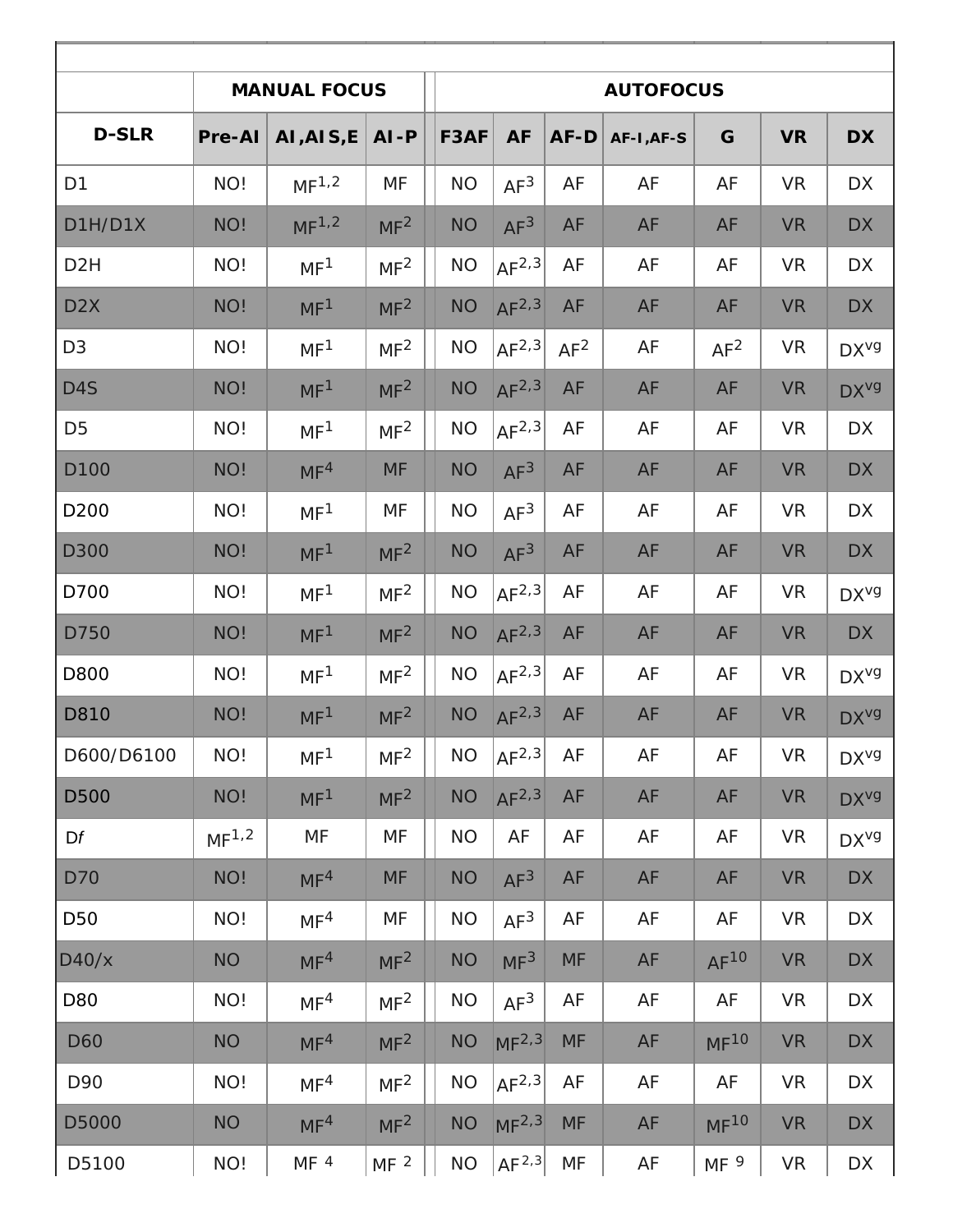| <b>D-SLR</b>                       | Pre-AI    | AI, AIS, E                      | $AI-P$          |  | F3AF      | <b>AF</b>               | <b>AF-D</b> | AF-I, AF-S | G                | <b>VR</b> | <b>DX</b> |
|------------------------------------|-----------|---------------------------------|-----------------|--|-----------|-------------------------|-------------|------------|------------------|-----------|-----------|
| D5200                              | NO!       | MF <sup>4</sup>                 | MF <sup>2</sup> |  | <b>NO</b> | MF <sup>2,3</sup>       | <b>MF</b>   | AF         | MF <sup>10</sup> | <b>VR</b> | <b>DX</b> |
| D5300                              | NO!       | MF <sup>4</sup>                 | MF <sup>2</sup> |  | <b>NO</b> | AF <sup>2,3</sup>       | MF          | AF         | MF <sup>9</sup>  | <b>VR</b> | DX        |
| D5500                              | NO!       | MF <sup>4</sup>                 | MF <sup>2</sup> |  | $NO$      | MF <sup>2,3</sup>       | <b>MF</b>   | AF         | MF <sup>9</sup>  | <b>VR</b> | <b>DX</b> |
| D3000                              | <b>NO</b> | MF <sup>4</sup>                 | MF <sup>2</sup> |  | <b>NO</b> | MF <sup>2,3</sup>       | MF          | AF         | MF <sup>9</sup>  | <b>VR</b> | <b>DX</b> |
| D3100                              | NO!       | MF <sup>4</sup>                 | MF <sup>2</sup> |  | <b>NO</b> | MF <sup>2,3</sup>       | <b>MF</b>   | AF         | MF <sup>9</sup>  | <b>VR</b> | <b>DX</b> |
| D3200                              | NO!       | MMF <sup>4</sup> F <sup>4</sup> | MF <sup>2</sup> |  | <b>NO</b> | $\vert M F^{2,3} \vert$ | MF          | AF         | MF <sup>9</sup>  | <b>VR</b> | <b>DX</b> |
| D3300                              | NO!       | MF <sup>4</sup>                 | MF <sup>2</sup> |  | <b>NO</b> | MF <sup>2,3</sup>       | <b>MF</b>   | AF         | MF <sup>9</sup>  | <b>VR</b> | <b>DX</b> |
| D7000                              | NO!       | MF <sup>1</sup>                 | MF <sup>2</sup> |  | <b>NO</b> | $AF^2$                  | AF          | AF         | AF               | <b>VR</b> | <b>DX</b> |
| D7100                              | NO!       | MF <sup>1</sup>                 | MF <sup>1</sup> |  | <b>NO</b> | AF <sup>2</sup>         | AF          | AF         | AF               | <b>VR</b> | <b>DX</b> |
| D7200                              | NO!       | MF <sup>1</sup>                 | MF <sup>2</sup> |  | <b>NO</b> | AF <sup>2</sup>         | AF          | AF         | AF               | <b>VR</b> | <b>DX</b> |
|                                    |           |                                 |                 |  |           |                         |             |            |                  |           |           |
|                                    |           |                                 |                 |  |           |                         |             |            |                  |           |           |
| Always consult your camera manual. |           |                                 |                 |  |           |                         |             |            |                  |           |           |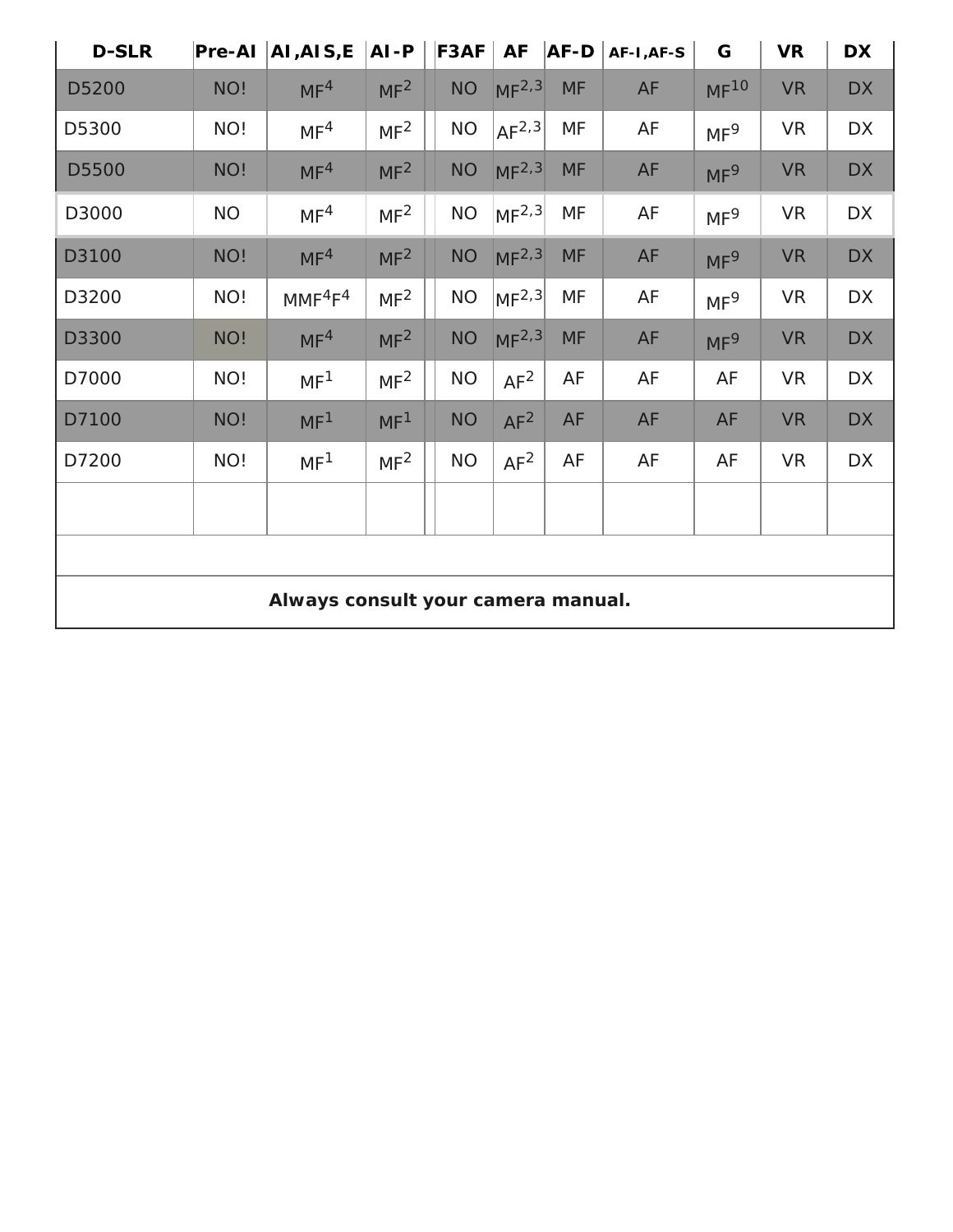## Mount Types

- **Pre-AI** Non-AI Manual Focus Nikon lenses made from 1959 and to 1977.
- **AI** Manual Focus Nikon lenses, produced from 1977 until mid 80's. Introduced a mechanism for meter coupling, that is, to inform the meter in the body of the maximum aperture of the lens. With all black barrel, rubber focusing ring and multicoated elements.
- **AI-S** Manual Focus Nikon lenses, introduced in 1982. Intorduced the **A**perture **I**ndexing **S**hutter system for meter coupling. Smallest aperture is orange. No CPU yet, but it can be added through 3rd party services.
- **E (EM)** Manual Manual Focus AIS Nikon Series E lenses, made for the compact Nikon EM. Plastics were introduced into these lenses.
- **AI-P** AIS Nikon lenses, with a CPU that sends the lens information to the camera body.
- **F3AF** Auto focus Nikon lenses introduced in 1983, exclusively for the Nikon F3AF
- **AF** Auto focus Nikon lenses introduced in 1986. When used in A mode there is no need to use the aperture ring. They were AIS lenses with a built-in CPU and screw driven interface for AF operation. The camera body turned the screw.
- **AF-D** Introduced in 1992. These are AF lenses that also relay **D**istance information to the camera, most useful for TTL flash metering.
- **AF-I** Introduced in 1992. AF Nikon lenses with a coreless **I**ntegrated motor for faster AF in high-end telephoto lenses.
- **AF-S** Introduced in 1996, Nikon AF-D lenses use their own "Silent Wave" ultra**s**onic motor.
- **G** Introduced in 2000. They are AF-D lenses without an aperture ring and need to be controlled from the camera body.
- **VR** Introduced in 2000. Nikon lenses with a Vibration Reduction system allowing for crisp images handheld at slow shutter speeds.
- **DX** Introduced in 2003. Designed to just fill the frame of the DX format APS-C sensor which is used in Nikon D-Series SLR cameras, like the D7100.
- **E-Type** Nikon lenses with an electromagnetic diaphragm mechanism. They are CPU controlled AF-S lenses. They are fully compatible with the TC14E series of Teleconverters.